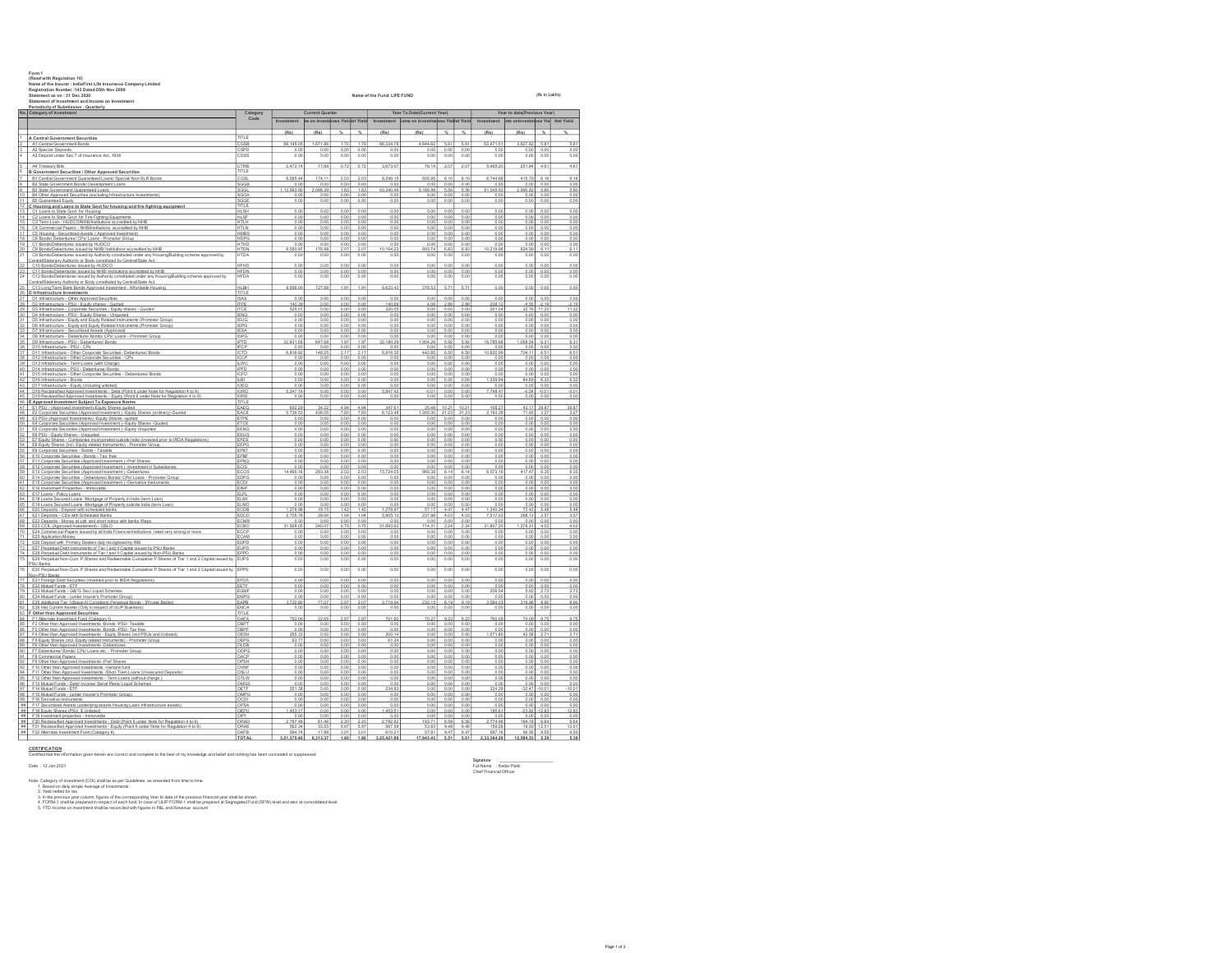| B5 Guaranteed Eouty<br>16<br>18<br>egulations)<br>R1<br>87    | Periodicity of Submission : Quarterly<br>Category of Investment<br>A Central Government Securities<br>A1 Central Government Bon                                                                                                                    | atego                              |                          |                         |                          |                         |                        | Year To Date(C          |                     |                          |                           | Year to date(Prev       |                      |  |
|---------------------------------------------------------------|----------------------------------------------------------------------------------------------------------------------------------------------------------------------------------------------------------------------------------------------------|------------------------------------|--------------------------|-------------------------|--------------------------|-------------------------|------------------------|-------------------------|---------------------|--------------------------|---------------------------|-------------------------|----------------------|--|
|                                                               |                                                                                                                                                                                                                                                    |                                    |                          | Current Qu              | Gross<br>Yield           | Net<br>Yield            | Investment             | Investm                 | Gross<br>Yield      | Net<br>Yield             |                           | Investm                 | Gross<br>Yield       |  |
|                                                               |                                                                                                                                                                                                                                                    | $\overline{\text{min}}$            | (Rs)                     | (Rs)                    |                          | ×.                      | (Rs)                   | (Ra)                    |                     | ×.                       | (Rs)                      | (Ra)                    | ×.                   |  |
|                                                               |                                                                                                                                                                                                                                                    | CGSB                               | 1,84,498.26              | 3,205.97                | 1.74                     | 1.74                    | 1,91,861.99            | 11,484.30               | 5.99                | 5.99                     | 1,75,029.5                | 9,612.0                 | 5.49                 |  |
|                                                               | 42 Snorial Dannell<br>A3 Deposit under Sec 7 of Insurance Act, 1938                                                                                                                                                                                | 3PD<br><u>:DGS</u>                 | 0.01<br>0.00             | 0.00                    | 0.00<br>0.00             | 0.00<br>0.00            | 0 <sup>2</sup><br>0.00 | $\sim$ $\sim$<br>0.00   | 0.06<br>0.00        | 0 <sup>0</sup><br>0.00   | $\overline{0}$<br>0.01    | 0.00<br>0.00            | 0.00<br>0.00         |  |
|                                                               | A4 Treasury Bills<br>B Government Securities / Other Approved Securities                                                                                                                                                                           | CTRB<br>TITLE                      | 0.00                     | 0.00                    | 0.00                     | 0.00                    | 7,578.65               | 64.89                   | 0.86                | 0.86                     | 37, 365.74                | 286.80                  | 3.44                 |  |
|                                                               | B1 Central Government Guaranteed Loans/ Special/ Non-SLR Bonds                                                                                                                                                                                     | <b>SOP</b>                         | 16.312.63                | 317.75                  | 1.95                     | 1.95                    | 15.670.60              | 919.48                  | 5.87                | 5.87                     | 13.965.84                 | 821.63                  | 5.88                 |  |
|                                                               | B2 State Government Bonds/ Development Loans<br>B3 State Government Guaranteed Loans                                                                                                                                                               | <b>SGGB</b>                        | 0.00<br>2,13,809.9       | 0.00<br>3,980.88        | 0.00<br>1.86             | 0.00<br>1.86            | 0.00<br>2.11,406.41    | 0.00<br>13,149.2        | 0.00<br>6.22        | 0.00<br>6.22             | 0.00<br>2,07,161.4        | 0.00<br>11,832.13       | 0.00<br>57           |  |
|                                                               | B4 Other Approved Securities (excluding Infrastructure Investments)                                                                                                                                                                                | SGOA                               | 0.00                     | 0.00                    | 0.00                     | 0.00                    | 0.00                   | 0.00                    | 0.00                | 0.00                     | 0.00                      | 0.00                    | 0.00                 |  |
|                                                               | C Housing and Loans to State Govt for housing and fire fighting equipment                                                                                                                                                                          | <b>BGGE</b><br>TITLE               | 0.00                     | 0.00                    | 0.00                     | 0.00                    | 0.00                   | 0.00                    | 0.00                | 0.00                     | 0.01                      | 0.00                    | 0.00                 |  |
|                                                               | C1 Loans to State Govt. for Housing                                                                                                                                                                                                                | H SH                               | 0.00                     | 0.00                    | 0.00                     | 0.00                    | 0.00                   | 0.01                    | 0.00                | 0.OO                     | 0.01                      | 0.00                    | 0.00                 |  |
|                                                               | C2 Loans to State Govt, for Fire Fighting Equipments<br>C3 Term Loan - HJDCO/NHB/Institutions accredited by NH                                                                                                                                     | <b>HLSE</b><br><b>HTLH</b>         | 0.00<br>0.00             | 0.00<br>0.00            | 0.00<br>0.00             | 0.00<br>0.00            | 0.00<br>0.00           | 0.00<br>0.00            | 0.00<br>0.00        | 0.00<br>0.00             | 0.00<br>0.01              | 0.00<br>0.00            | 0.00<br>0.00         |  |
|                                                               | C4 Commercial Papers - NHB/Institutions accredited by NHB<br>C5 Housing - Securitised Assets ( Approved Investment)                                                                                                                                | <b>HTLN</b><br>HMRS                | 0.00<br>0.00             | 0.00<br>0.00            | 0.00<br>0.00             | 0.00<br>0.00            | 0.00<br>0.00           | 0.00<br>0.00            | 0.00<br>0.00        | 0.00<br>0.00             | 0.00<br>0.00              | 0.00<br>0.00            | 0.00<br>0.00         |  |
|                                                               | C6 Bonda/ Debenturea/ CPs/ Loans - Promotor Group                                                                                                                                                                                                  | <b>HDPG</b><br><b>HTHD</b>         | 0.00<br>0.00             | 0.00                    | 0.00                     | 0.00<br>0.00            | 0.00                   | 0.00                    | 0.00                | 0.00                     | 0.00                      | 0.00<br>0.00            | 0.00                 |  |
|                                                               | C7 Bonds/Debentures issued by HUDCO<br>C8 Bonds/Debentures issued by NHB/ Institutions accredited by NHB                                                                                                                                           | <b>HTDN</b>                        | 36 554.12                | 0.00<br>756.28          | 0.00<br>2.07             | 2.07                    | 0.00<br>47,502.51      | 0.00<br>3,071.77        | 0.00<br>6.47        | 0.00<br>6.47             | 0.00<br>72,805.43         | 4,452.80                | 0.00<br>6.12         |  |
|                                                               | C9 Bonds/Debentures issued by Authority constituted under any Housing/Building<br>cheme approved by Central/State/any Authority or Body constituted by Central/State Ac                                                                            | <b>HTDA</b>                        | 0.0                      | 0.0                     | 0.0                      | 0.0                     | 0.00                   | 0.0                     | 0.0                 | 0.00                     | 0.01                      | 0.0                     | 0.0                  |  |
|                                                               | C10 Bonds/Debentures issued by HJDCO                                                                                                                                                                                                               | $\overline{H}$                     | 0.0                      | 0.00                    | 0.00                     | 0.00                    | 0.00                   | $\overline{000}$        | 0.0                 | 0.00                     | 0.01                      | 0.00                    | 0.01                 |  |
|                                                               | C11 Bonds/Debertures issued by NHB/ Institutions accredited by NHB                                                                                                                                                                                 | HFDN                               | 0.0                      | 0.00                    | 0.01                     | 0.00                    | 0.00                   | 0.01                    | 0.0                 | 0.00                     | 0.01                      | 0.00                    | 0.0                  |  |
|                                                               | C12 Bonds/Debentures issued by Authority constituted under any Housing/Building<br>cheme approved by Central/State/any Authority or Body constituted by Central/State A                                                                            | <b>HFDA</b>                        | 0.00                     | 0.00                    | 0.00                     | 0.00                    | 0.00                   | 0.00                    | 0.00                | 0.00                     | 0.01                      | 0.00                    | 0.00                 |  |
|                                                               |                                                                                                                                                                                                                                                    |                                    |                          |                         |                          |                         |                        |                         |                     |                          |                           |                         |                      |  |
|                                                               | C13 Long Term Bank Bonds Approved Investment - Affordable Housing                                                                                                                                                                                  | <b>HLBH</b><br>TITLE               | 10,254.0                 | 191.03                  | 1.86                     | 1.86                    | 11,165.49              | 705.74                  | 6.32                | 6.32                     | 0.00                      | 0.00                    | 0.00                 |  |
|                                                               | D Infrastructure Investments<br>D1 Infrastructure - Other Appro<br>d Securities                                                                                                                                                                    | <b>SAS</b>                         | 0.0                      | 0.0                     | 0.0                      | 0.00                    | 0.0                    | 0.0                     | 0.0                 | 0.00                     | 0.0                       | 0.00                    | 0.0                  |  |
|                                                               | D2 Infrastructure - PSU - Equity shares - Quoted                                                                                                                                                                                                   | <b>TPE</b>                         | 426.16                   | 0.00                    | 0.00                     | 0.00                    | 427.04                 | 12.3                    |                     | 2.89                     | 464.3                     | 53.31                   | $-11.48$             |  |
|                                                               | D3 Infrastructure - Corporate Securities - Equity shares - Quoted<br>D4 Infrastructure - PSU - Equity Shares - Unquoted                                                                                                                            | TCS<br><b>IENQ</b>                 | 290.92<br>0.00           | 0.00<br>0.00            | 0.00<br>0.00             | 0.00<br>0.00            | 158.51<br>0.00         | 0.00<br>0.00            | 0.00<br>0.00        | 0.00<br>0.00             | 60.0<br>0.00              | 6.80<br>0.00            | 11.32<br>0.00        |  |
|                                                               | D5 Infrastructure - Equity and Equity Related Instruments (Promoter Group)                                                                                                                                                                         | <b>IEUO</b><br><b>IEPO</b>         | 0.00<br>0.0              | 0.00<br>0.00            | 0.00<br>0.00             | 0.00<br>0.00            | 0.00<br>0.08           | 0.00<br>0.00            | 0.00<br>0.00        | 0.00                     | 0.00<br>0.0               | 0.00<br>0.00            | 0.00<br>0.00         |  |
|                                                               | Communication - Couldy and Couldy Related Instruments (Promoter Group)<br>DS Infrastructure - Securitised Assets (Approved)<br>DS Infrastructure - Securitised Assets (Approved)<br>DS Infrastructure - Debenture/ Bondal CPal Loans -             |                                    | 0.0                      | 0.00                    | 0.00                     | 0.00                    | 0.00                   | $\frac{0.05}{0.05}$     | 0.00                | $\frac{0.00}{0.00}$      | 0.01                      |                         |                      |  |
|                                                               | D9 Infrastructure - PSU - Debentures/ Bonds                                                                                                                                                                                                        | <b>IPTD</b>                        | 83, 234, 36              | 1,644.98                | 1.98                     | 0.00<br>1.98            | 1,00,845.62            | 6,622.79                | 0.0<br>6.57         | 6.57                     | 1,15,559.12               | 6,894.88                | 5.97                 |  |
|                                                               | D10 Infrastructure - PSU - CPs<br>D11 Infrastructure - Other Corporate Securities- Debentures/ Bonda                                                                                                                                               | <b>IPOS</b>                        | 0.00<br>mm               | 0.00<br>161.99          | 0.00<br>2.08             | 0.00<br>2.08            | 0.00<br>7 ann or       | 0.00<br>483.81          | 0.00<br>6.20        | 0.00<br>6 X              | 0.00<br>13, 967.45        | 0.00<br>863.25          | 0.00<br>6.18         |  |
|                                                               | D12 Infrastructure - Other Corporate Securities - CPs<br>D13 Infrastructure - Term Loans (with Charge)                                                                                                                                             | <b>CCP</b><br>LWC                  | 0.00                     | 0.00                    | 0.00                     | 0.00                    | 0.0<br>0.00            | 0.00                    | 0.00                | 0.00<br>0.00             | 0.01                      | 0.00                    | 0.00                 |  |
|                                                               | D14 Infrastructure - PSU - Debentures/ Bonds<br>D15 Infrastructure - Other Corporate Securities - Debentures/ Bonds                                                                                                                                | IPFD<br><b>ICED</b>                | 0.00<br>0.00             | 0.00<br>0.00            | 0.00<br>0.00             | 0.00<br>0.00            | 0.00<br>0.00           | 0.00<br>0.00            | 0.00<br>0.00        | 0.00<br>0.00             | 0.00<br>0.00              | 0.00<br>0.00            | 0.00<br>0.00         |  |
|                                                               | D16 Infrastructure - Bonds                                                                                                                                                                                                                         | ILB                                | 0.00                     | 0.00                    | 0.00                     | 0.00                    | 0.00                   | 0.00                    | 0.00                | 0.00                     | 3.799.22                  | 219.44                  | 5.78                 |  |
|                                                               | D17 Infrastructure - Equity (including unlisted)<br>D18 Reclassified Approved Investments - Debt (Point 6 under Note for Requisition 4 to                                                                                                          | IOEO<br>IORD                       | $rac{0.00}{0.00}$        | 0.00                    | $\frac{0.00}{0.00}$      | $\frac{0.00}{0.00}$     | $rac{0.00}{0.00}$      | $\frac{0.00}{0.00}$     | 0.00000             | $\frac{0.00}{0.00}$      | $\frac{0.01}{0.01}$       | $rac{0.00}{0.00}$       | 0.00                 |  |
|                                                               | D19 Reclassified Approved Investments - Equity (Point 6 under Note for Regulation 4 to                                                                                                                                                             | $\overline{\overline{\text{ORE}}}$ | 0.0                      | 0.0                     | 0.0                      | 0.00                    | 0.00                   | 0.00                    | 0.00                | 0.00                     | 0.0                       | 0.00                    | 0.0                  |  |
|                                                               | E Approved Investment Subject To Exposure Norms                                                                                                                                                                                                    | TITLE                              |                          |                         |                          |                         |                        |                         |                     |                          |                           |                         |                      |  |
|                                                               | E1 PSU - (Approved Investment)-Equity Shares quoted                                                                                                                                                                                                | EAEO                               | 522.43                   | 22.51                   | 4.31                     | 4.31                    | 207.3                  | 28.29                   | 9.52                | 9.62                     | 366.18                    | 76.72                   | 20.95                |  |
|                                                               | E2 Corporate Securities (Approved Investment ) -Equity Shares (ordinary)-Quote                                                                                                                                                                     | EACE                               | 5,214.8                  | 487.79                  | 9.35                     | 9.35                    | 5,734.08               | 1,229.07                | 21.43               | 21.43                    | 4,468.13                  | 453.41                  | 10.15                |  |
|                                                               | E3 PSU-(Approved Investments) - Equity Shares -quoted<br>E4 Corporate Securities (Approved Investment ) - Equity Shares -Quoted                                                                                                                    | ETPE<br>ETCE                       | 0.00<br>0.00             | 0.00<br>0.00            | 0.00<br>0.00             | 0.00<br>0.00            | 0.00<br>0.00           | 0.00<br>0.00            | 0.00<br>0.00        | 0.00<br>0.00             | 0.00<br>0.00              | 0.00<br>0.00            | 0.00<br>0.00         |  |
|                                                               |                                                                                                                                                                                                                                                    | FMS                                |                          |                         |                          |                         |                        |                         |                     |                          |                           |                         |                      |  |
|                                                               | ES Corporate Securities (Approved Investment ) - Equity Unquoted<br>ES PSU - Equity Shares - Unquoted<br>ES PSU - Equity Shares - Unquoted<br>E7 Equity Shares - Companies incorporated outside India (invested prior to IRDA                      | EEUQ<br>EFES                       | 0.00000                  | 0.00                    | $\frac{0.00}{0.00}$      | 0.00                    | 0.00000                | $rac{0.00}{0.00}$       | 0.00000             | $0.00$<br>$0.00$         | 0.0000                    | $0.00$<br>0.00          | 0.00000              |  |
|                                                               | E8 Equity Shares (incl. Equity related Instruments) - Promoter Group                                                                                                                                                                               | EEPG                               | 0.00                     | 0.00                    | 0.00                     | 0.00                    | 0.00                   | 0.00                    | 0.00                | 0.00                     | 0.00                      | 0.00                    | 0.00                 |  |
|                                                               | E9 Corporate Securities - Bonds - Taxable<br>E10 Corporate Securities - Bonds - Tax free                                                                                                                                                           | EPBT<br>EPBF                       | 0.00<br>0.00             | 0.00<br>0.00            | 0.00<br>0.00             | 0.00<br>0.00            | 0.00<br>0.00           | 0.00<br>0.00            | 0.00<br>0.00        | 0.00<br>0.00             | 0.00<br>0.00              | 0.00<br>0.00            | 0.00<br>0.00         |  |
|                                                               | E11 Corporate Securities (Approved Investment ) -Pref Shares<br>E12 Corporate Securities (Approved Investment ) -Investment in Subs                                                                                                                | FPNO                               | 0.00                     | 0.00                    | 0.00<br>$\frac{1}{0.00}$ | 0.00<br>0.0             | 0.00                   | 0.00                    | 0.00<br>0.00        | 0.00                     | 00<br>$^{0.0}$            | 0.00                    | 0.00                 |  |
|                                                               | E13 Corporate Securities (Approved Investment ) -Debentures                                                                                                                                                                                        | ECO <sub>5</sub>                   | $\frac{0.00}{71,438.81}$ | $\frac{0.00}{1,423.70}$ | 1.99                     | 1.99                    | 77,346.18              | $\frac{0.00}{4,251.55}$ | 5.50                | 5.50                     | 69,898.32                 | $\frac{0.00}{4,258.38}$ | 6.09                 |  |
|                                                               | E14 Corporate Securities - Debentures/ Bonds/ CPs/ Loans - Promoter Group<br>E15 Corporate Securities (Approved Investment ) -Derivative Instruments                                                                                               | EDPG<br>ECD                        | 0.00<br>0.00             | 0.00<br>0.00            | 0.00<br>0.00             | 0.00<br>0.00            | 0.00<br>0.00           | 0.00<br>0.00            | 0.00<br>0.00        | 0.00<br>0.00             | 0.00<br>0.00              | 0.00<br>0.00            | 0.00<br>0.00         |  |
|                                                               | E16 Investment Properties - Immovable<br>E17 Leans - Policy Leans<br>E18 Investment Properties - Immovable<br>E18 Leans Secured Leans - Mortgage of Property in India (term Lean)                                                                  | EINF                               | 0.0                      | 0.00                    | 0.00                     | 0.00                    | 0.00                   | 0.00                    | 0.00                | 0.00                     | 0.0                       | 0.00                    | 0.00                 |  |
|                                                               |                                                                                                                                                                                                                                                    | ELMO                               | 0.01                     | 0.00                    | 0.00                     | 0.00                    | $rac{0.00}{0.00}$      | $\frac{0.0}{0.00}$      | 0.01                | $\frac{0.00}{0.00}$      | 0.01                      | 0.00                    |                      |  |
|                                                               | E19 Loans Secured Loans -Mortgage of Property outside India (term Loan)<br>E20 Deposits - Deposit with scheduled banks                                                                                                                             | ECDB                               | 0.00<br>0.00             | 0.00<br>0.00            | 0.00<br>0.00             | 0.00<br>0.00            | 0.00<br>0.00           | 0.00<br>0.00<br>11.14   | 0.00<br>0.00        | 0.00<br>0.00             | 0.00<br>0.00<br>22 727 51 | 0.00<br>0.00            | 0.00<br>0.00<br>5.16 |  |
|                                                               | E21 Deposits - CDs with Scheduled Banks                                                                                                                                                                                                            | EDCE<br>CMR <sup></sup>            | 0.00<br>0 <sup>0</sup>   | 0.00<br>0.00            | 0.00<br>0.00             | 0.00<br>0.00            | 494.47<br>0.00         |                         | 22<br>00            | 22<br>0.00               | 0 <sub>0</sub>            | 1.172.75<br>0.00        | 000                  |  |
|                                                               | Let use posses " use was used and short notice with banks (Repo.<br>E23 Deposits - Money at call and short notice with banks (Repo.<br>E24 Commercial Papers issued by all India Financial Institutions nated very strong or                       | CBO<br>CCP                         | 0.04                     | $\frac{168.11}{0.00}$   | $\frac{0.75}{0.00}$      | $\frac{0.75}{0.00}$     | 25.997.88<br>0.00      | $rac{0.00}{0.00}$       | $\frac{2.15}{0.00}$ | $\frac{2.19}{0.00}$      | 45, 197.4<br>0.0          | 68.0<br>0.00            | $\frac{4.15}{0.00}$  |  |
|                                                               | E25 Application Money                                                                                                                                                                                                                              | ECAM                               | 0.00                     | 0.00                    | 0.00                     | 0.00                    | 0.00                   | 0.00                    | 0.00                | 0.00                     | 0.00                      | 0.00                    | 0.00                 |  |
|                                                               | E26 Deposit with Primary Dealers duly recognised by RBI<br>E27 Perpetual Debt Instruments of Tier I and II Capital issued by PSU Banks                                                                                                             | EDPD<br>EUPD                       | 0.00<br>0.00             | 0.00<br>0.00            | 0.00<br>0.00             | 0.00<br>0.00            | 0.00<br>0.00           | 0.00<br>0.00            | 0.00<br>0.00        | 0.00<br>0.00             | 0.00<br>0.00              | 0.00<br>0.00            | 0.00<br>0.00         |  |
|                                                               | E28 Perpetual Dabt Instruments of Tier I and II Capital issued by Non-PSU Banks<br>E29 Perpetual Non-Cum, P.Shares and Redeemable Cumulative P.Shares of Tier 1 and                                                                                | EPPD                               | $rac{0.00}{0.00}$        | $\frac{0.00}{0.00}$     | $rac{0.00}{0.00}$        | $\frac{0.00}{0.00}$     | $rac{0.00}{0.00}$      | $\frac{0.00}{0.00}$     | $rac{0.00}{0.00}$   | $\frac{0.00}{0.00}$      | 0.01                      | 0.00                    | 0.00                 |  |
|                                                               |                                                                                                                                                                                                                                                    | EUPS                               |                          |                         |                          |                         |                        |                         |                     |                          | 0.01                      | 0.00                    | 0.0                  |  |
|                                                               | E30 Perpetual Non-Cum. P.Shares and Redeemable Cumulative P.Shares of Tier 1 and<br>2 Capital issued by Non-PSU Banks                                                                                                                              | EPPS                               | 0.00                     | 0.00                    | 0.00                     | 0.00                    | 0.00                   | 0.00                    | 0.00                | 0.00                     | 0.01                      | 0.00                    | 0.00                 |  |
|                                                               | E31 Foreign Debt Securities (Invested prior to IRDA Regulations)                                                                                                                                                                                   | EFDS                               | 0.00                     | 0.00                    | 0.00                     | 0.00                    | 0.00                   | 0.00                    | 0.00                | 0.00                     | 0.00                      | 0.00                    | 0.00                 |  |
|                                                               | E32 Mutual Funda - ETF<br>E33 Mutual Funda - Gilt/ G Sec/ Liquid Schemes                                                                                                                                                                           | $rac{1}{2}$ GM                     | 0.00                     | 0.00                    | 0.00                     | 0.00                    | 0.00                   | 0.00                    | 0.00                | 0.00                     | 22,029.15                 | 605.75                  | 2.75                 |  |
|                                                               | E34 Mutual Funds - (under Insurer's Promoter Group)<br>E35 Additional Tier 1(Basel III Compliant) Perpetual Bonds - IPrivate Banks)                                                                                                                | EMPG<br><b>EAPB</b>                | 0.00<br>26.628.00        | 0.00<br>550.01          | 0.00<br>2.07             | 0.00<br>2.07            | 0.00<br>28.036.44      | 0.00<br>1,806.46        | 0.00<br>6.44        | 0.00<br>6.44             | 0.01<br>33, 230, 86       | 0.00<br>2.827.62        | 0.00<br>8.51         |  |
|                                                               | E36 Net Current Assets (Only in respect of ULIP Business)                                                                                                                                                                                          | ENCA                               | 0.00                     | 0.00                    | 0.00                     | 0.00                    | 0.00                   | 0.00                    | 0.00                | 0.00                     | 0.00                      | 0.00                    | 0.00                 |  |
|                                                               | Cother than Approved Securities<br>F Other than Approved Securities<br>F1 Alternate Investment Fund (Category I)<br>F2 Other than Approved Investments -Bonds -PSU- Taxable                                                                        | TITLE<br>OAFA                      | 0.00                     | 0.00                    | 0.00                     | 0.00                    | 0.00                   | 0.00                    | 0.00                | 0.00                     | 0.00                      | 0.00                    | 0.00                 |  |
|                                                               | F3 Other than Approved Investments -Bonds -PSU- Tax free                                                                                                                                                                                           | 08PT<br>OBPE                       | 0.00<br>0.00             | 0.00<br>0.00            | 0.00<br>0.00             | 0.00<br>0.00            | 0.00<br>0.00           | 0.00<br>0.00            | 0.00<br>0.00        | 0.00<br>0.00             | 0.00<br>0.01              | 0.00<br>0.00            | 0.00<br>0.00         |  |
|                                                               | F4 Other than Approved Investments - Equity Shares (incl PSUs and Unisted)<br>F5 Equity Shares (incl. Equity related Instruments) - Promoter Group                                                                                                 | OESH<br>OEPG                       | 0.00<br>0.0              | 0.00<br>0.00            | 0.00<br>0.00             | 0.00<br>0.00            | 0.00<br>0.00           | 0.00<br>0.00            | 0.00<br>0.00        | 0.00<br>0.00             | 0.00<br>0.0               | 0.00<br>0.00            | 0.00<br>0.00         |  |
|                                                               | F6 Other than Approved Investments -Debentures<br>F7 Debentures/ Bonds/ CPs/ Loans etc. - Promoter Group                                                                                                                                           |                                    |                          |                         |                          |                         |                        |                         |                     |                          |                           |                         |                      |  |
|                                                               |                                                                                                                                                                                                                                                    | <u>) DPG</u><br>OACP               | 0.00<br>0.00             | 0.00<br>0.00            | 0.00<br>0.00             | 0.00<br>0.00            | 0.00<br>0.00           | 0.00<br>0.00            | 0.00<br>0.00        | 0.00<br>0.00             | 0.00<br>0.00              | 0.00<br>0.00            | 0.00<br>0.00         |  |
|                                                               | F8 Commercial Papers                                                                                                                                                                                                                               | OPSH<br>OWNE                       | 0.00<br>0.00             | 0.00<br>0.00            | 0.00<br>0.00             | 0.00<br>0.00            | 0.00<br>0.00           | 0.00<br>0.00            | 0.00<br>0.00        | 0.00<br>0.00             | 0.00<br>0.00              | 0.00<br>0.00            | 0.00<br>0.00         |  |
|                                                               | F9 Other than Approved Investments -Pref Shares                                                                                                                                                                                                    | OSLU<br>OTLW                       | 0.00                     | 0.00<br>0.00            | $rac{0.00}{0.00}$        | $\overline{00}$<br>0.00 | 0.00000                | $rac{0.00}{0.00}$       | 0.00                | $\frac{0.00}{0.00}$      | 0.00000                   | 0.00                    | 0.00                 |  |
|                                                               |                                                                                                                                                                                                                                                    |                                    |                          |                         | 0.00                     | 0.00                    | 0.00                   | 0.00                    | 0.00                | 0.00                     | 0.00                      | 0.00<br>0.00            | 0.00                 |  |
| 8                                                             | F10 Other than Approved Investments -Venture fund<br>F10 Other than Approved Investments -Venture fund<br>F11 Other than Approved Investments - Short Trem Loans (Witcot charge )<br>F13 Mutual Funds - Debt/ Income/ Serial Plans/ Liquid Schemes | OMGS                               | 0.00                     | 0.00                    |                          |                         |                        |                         |                     |                          | 0.00                      |                         | 0.00                 |  |
| io.                                                           | F14 Mutual Funds - ETF<br>F15 Mutual Funds - (under Insurer's Promoter Group)                                                                                                                                                                      | OETF<br>OMPG                       | 0.00<br>0.00             | 0.00<br>0.00            | 0.00<br>0.00             | 0.00<br>0.00            | 0.00<br>0.00           | 0.00<br>0.00            | 0.00<br>0.00        | 0.00<br>0.00             | 0.00                      | 0.00                    | 0.00                 |  |
|                                                               |                                                                                                                                                                                                                                                    | CDI                                | 0.00                     | 0.00                    | 0.00                     | 0.00                    | 0.00                   | 0.00                    | 0.00                | 0.00                     | 0.0                       | 0.00                    | 0.00                 |  |
|                                                               | F16 Derivative Instruments<br>F17 Securitised Assets (underlying as<br>F18 Equity Shares (PSU \$ Unisted)<br>hing assets Housing Loan' Infrastructure assets                                                                                       | <b>IEPU</b>                        | 0.00                     | 0.00                    | 0.00                     | 0.00                    | 0.00                   | 0.00                    | 0.00                | $\overline{000}$<br>0.00 | 0.01                      | 0.00                    | 0.00                 |  |
|                                                               | F19 Investment properties - Immovable<br>F20 Reclassified Approved Investments - Debt (Point 6 under Note for Regulation 4 to                                                                                                                      | NPI<br>ORAD                        | 0.00<br>0.00             | 0.00<br>0.00            | 0.00<br>0.00             | 0.00<br>0.00            | 0.00<br>0.00           | 0.00<br>0.00            | 0.00<br>0.00        | 0.00<br>0.00             | 0.00<br>0.01              | 0.00<br>0.00            | 0.00<br>0.00         |  |
| $\overline{9}$<br>F22 Alternate Investment Fund (Category II) | F21 Reclassified Approved Investments - Equity (Point 6 under Note for Regulation 4 to                                                                                                                                                             | <b>RAF</b>                         | 0.00                     | 0.00                    | 0.00                     | 0.00                    | 101.90                 | 225                     | .22%                | $-2.29$                  | 0.01                      | 0.00                    | 0.00                 |  |

**CERTIFICATION**<br>Certified that the infor

Signature : Kedar Patki<br>Full Name : Kedar Patki<br>Chief Francial Officer

Nas. Catagory d'exement (CO) shi ha sa per Gabéries, as amentes forn time to time<br>- 2. Y mila mésolar par columne d'espanya (va recompany tes tous est par pensam francist par shall ta shown.<br>- 4. Y mila mésolar sa papares

mation given herein are correct and complete to the best of my knowledge and belief and nothing has been concealed or suppressed